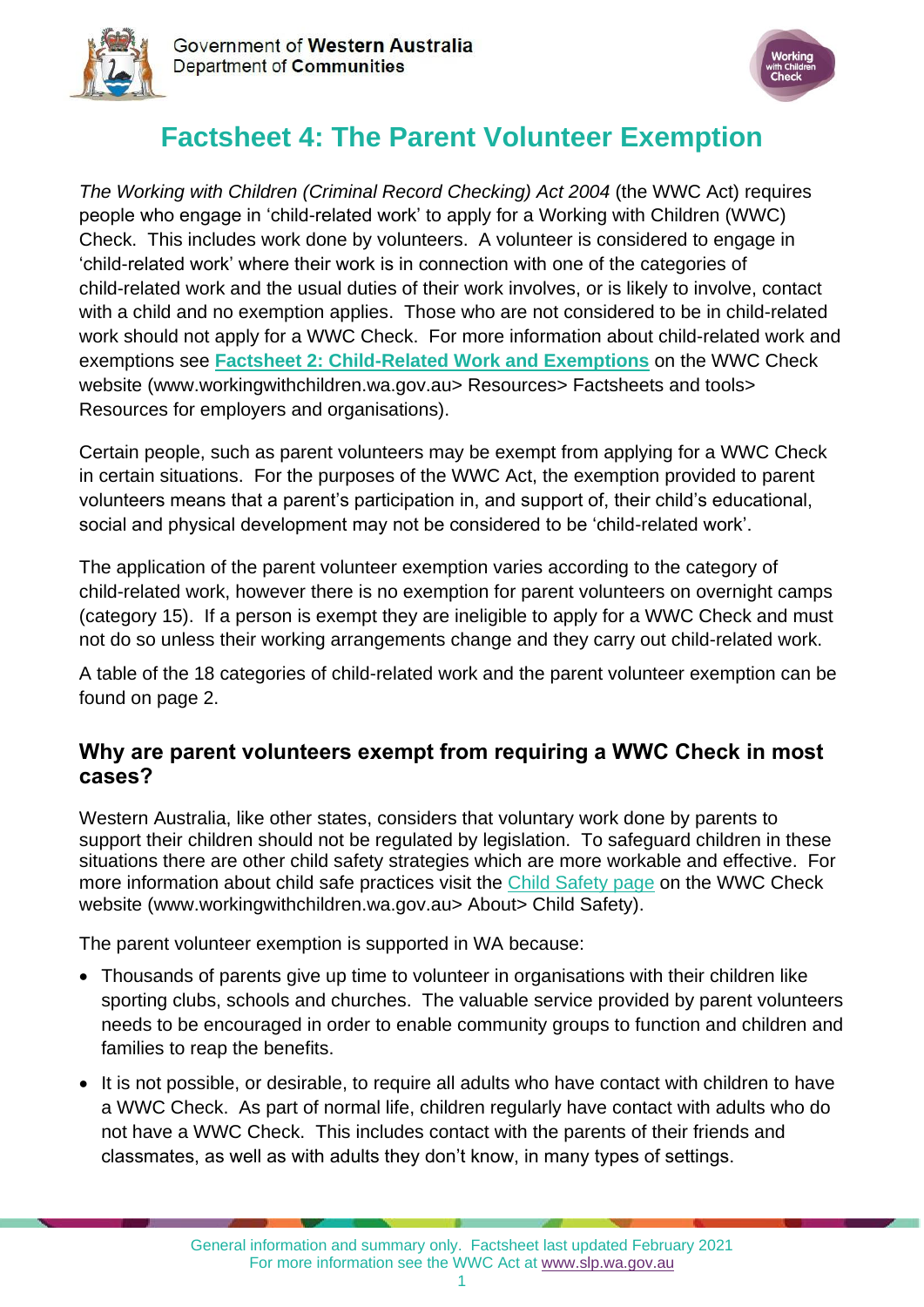• Parents contribute informally in activities with their children and their friends in many ways. Attempting to capture and monitor these informal voluntary roles would discourage parents from offering to help and would not add to the protection of children. The WWC Check therefore only captures *formal* situations where there is an agreement to engage in paid or unpaid child-related work.

|  |  |  |  | <b>Categories of Child-Related Work and Parent Volunteer Exemptions</b> |
|--|--|--|--|-------------------------------------------------------------------------|
|--|--|--|--|-------------------------------------------------------------------------|

| <b>Category</b>                                                                                                                                                                                                                                    | <b>Parent volunteer exemption</b>                                                                                                                                                                                                                                                                                                                                                                                                                                              |
|----------------------------------------------------------------------------------------------------------------------------------------------------------------------------------------------------------------------------------------------------|--------------------------------------------------------------------------------------------------------------------------------------------------------------------------------------------------------------------------------------------------------------------------------------------------------------------------------------------------------------------------------------------------------------------------------------------------------------------------------|
| 1. A child care service (means a child care<br>service as defined in the Child Care<br>Services Act 2007 s4 or an education<br>and care service as defined in the<br><b>Education and Care Services National</b><br>Law (Western Australia) s5(1)) | Work carried out on a voluntary basis by<br>a parent of a child to whom the service<br>is being provided; or who is enrolled for,<br>or otherwise ordinarily is provided with,<br>the service.                                                                                                                                                                                                                                                                                 |
| 2. A community kindergarten registered<br>under Part 5 of the School Education Act<br>1999                                                                                                                                                         | Work carried out on a voluntary basis by<br>a parent of a child who is enrolled at the<br>kindergarten.                                                                                                                                                                                                                                                                                                                                                                        |
| 3. An educational institution for children                                                                                                                                                                                                         | Work carried out on a voluntary basis by<br>$\bullet$<br>a parent of a child who is enrolled at the<br>educational institution.                                                                                                                                                                                                                                                                                                                                                |
| 4. A coaching or private tuition service of<br>any kind                                                                                                                                                                                            | Work carried out on a voluntary basis by<br>a parent of a child to whom the service<br>is being provided in connection with an<br>activity in which the child is<br>participating, or ordinarily<br>participates.                                                                                                                                                                                                                                                              |
|                                                                                                                                                                                                                                                    | When the coaching or private tuition is<br>also in connection with a club,<br>association or movement (including of a<br>cultural, recreational or sporting nature<br>and whether incorporated or not) with a<br>significant membership or involvement<br>of children, and the work is carried out<br>on a voluntary basis by a parent of a<br>child who is involved, or is ordinarily<br>involved in some, or all, of the activities<br>of the club, association or movement. |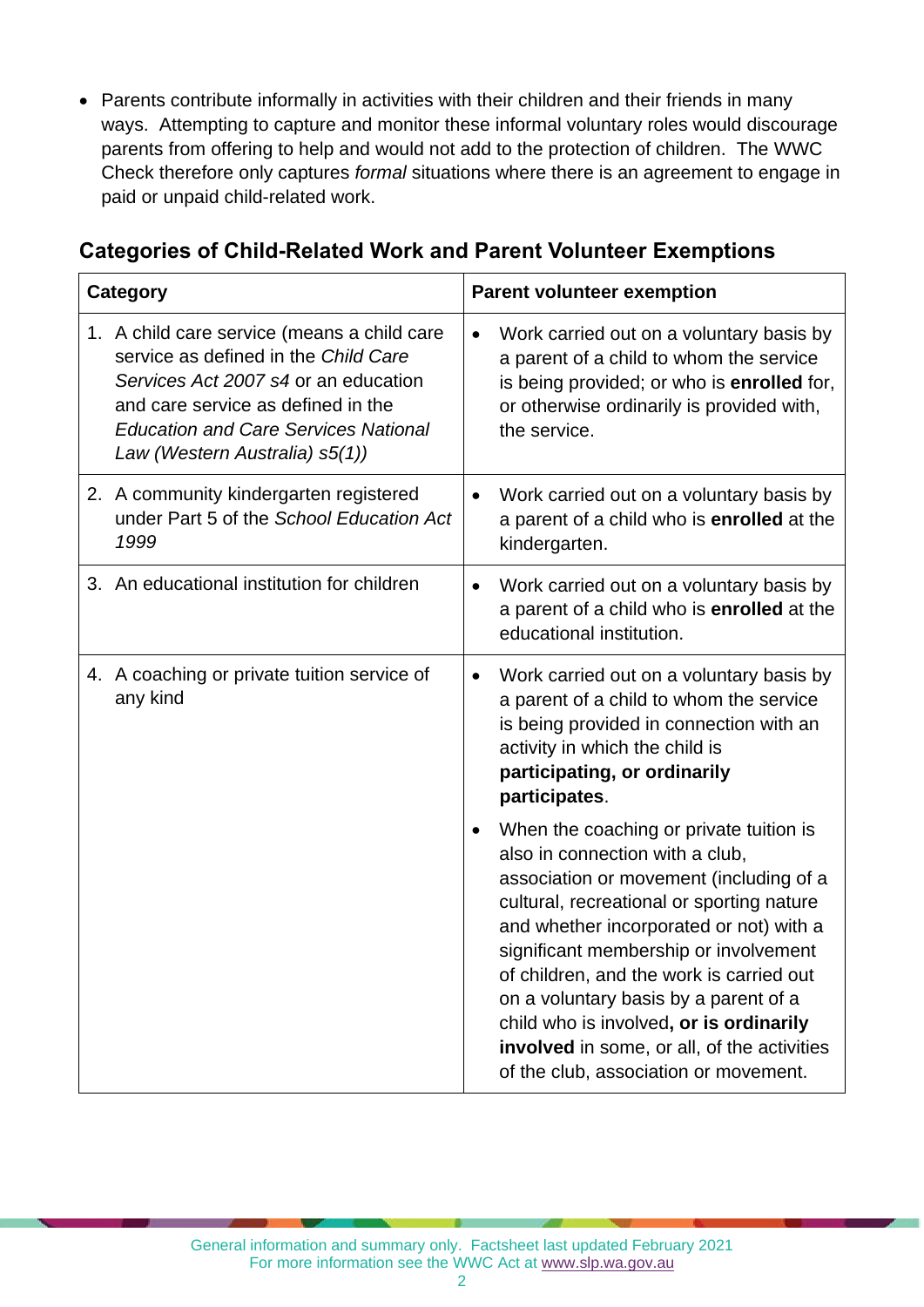| <b>Category</b>                                                                                                                                                                                        | <b>Parent volunteer exemption</b>                                                                                                                                                                                           |
|--------------------------------------------------------------------------------------------------------------------------------------------------------------------------------------------------------|-----------------------------------------------------------------------------------------------------------------------------------------------------------------------------------------------------------------------------|
| 5. An arrangement for the<br>accommodation or care of children,<br>whether in a residential facility or<br>private residence                                                                           | Work carried out on a voluntary basis by a<br>$\bullet$<br>parent of a child in connection with an<br>activity in which the child is participating,<br>or ordinarily participates.                                          |
| 6. A placement arrangement or secure<br>care arrangement under the Children<br>and Community Services Act 2004                                                                                         | No parent volunteer exemption.<br>$\bullet$                                                                                                                                                                                 |
| 7. The performance by an officer, as<br>defined in the Children and<br>Community Services Act 2004, of a<br>function given to the officer under that<br>Act                                            | No parent volunteer exemption.<br>$\bullet$                                                                                                                                                                                 |
| 8. A detention centre, as defined in the<br>Young Offenders Act 1994 section 3                                                                                                                         | No parent volunteer exemption.<br>$\bullet$                                                                                                                                                                                 |
| 9. A community child health service                                                                                                                                                                    | Work carried out on a voluntary basis by a<br>$\bullet$<br>parent of a child to whom the service is<br>being provided in connection with an<br>activity in which the child is participating,<br>or ordinarily participates. |
| 10. A counselling or other support service                                                                                                                                                             | Work carried out on a voluntary basis by a<br>$\bullet$<br>parent of a child to whom the service is<br>being provided in connection with an<br>activity in which the child is participating,<br>or ordinarily participates. |
| 11. Religious organisation                                                                                                                                                                             | Work carried out on a voluntary basis by a<br>$\bullet$<br>parent of a child in connection with an<br>activity in which the child is participating,<br>or ordinarily participates.                                          |
| 12. A club, association or movement<br>(including of a cultural, recreational or<br>sporting nature and whether<br>incorporated or not) with a significant<br>membership or involvement of<br>children | Work carried out on a voluntary basis by a<br>$\bullet$<br>parent of a child who is involved, or is<br>ordinarily involved in some, or all, of the<br>activities of the club, association or<br>movement.                   |
| 13. A ward of a public or private hospital<br>in which children are ordinarily<br>patients                                                                                                             | Work carried out on a voluntary basis by a<br>$\bullet$<br>parent of a child in connection with an<br>activity in which the child is participating,<br>or ordinarily participates.                                          |

General information and summary only. Factsheet last updated February 2021 For more information see the WWC Act at [www.slp.wa.gov.au](http://www.slp.wa.gov.au/legislation/statutes.nsf/main_mrtitle_1095_homepage.html)

- 7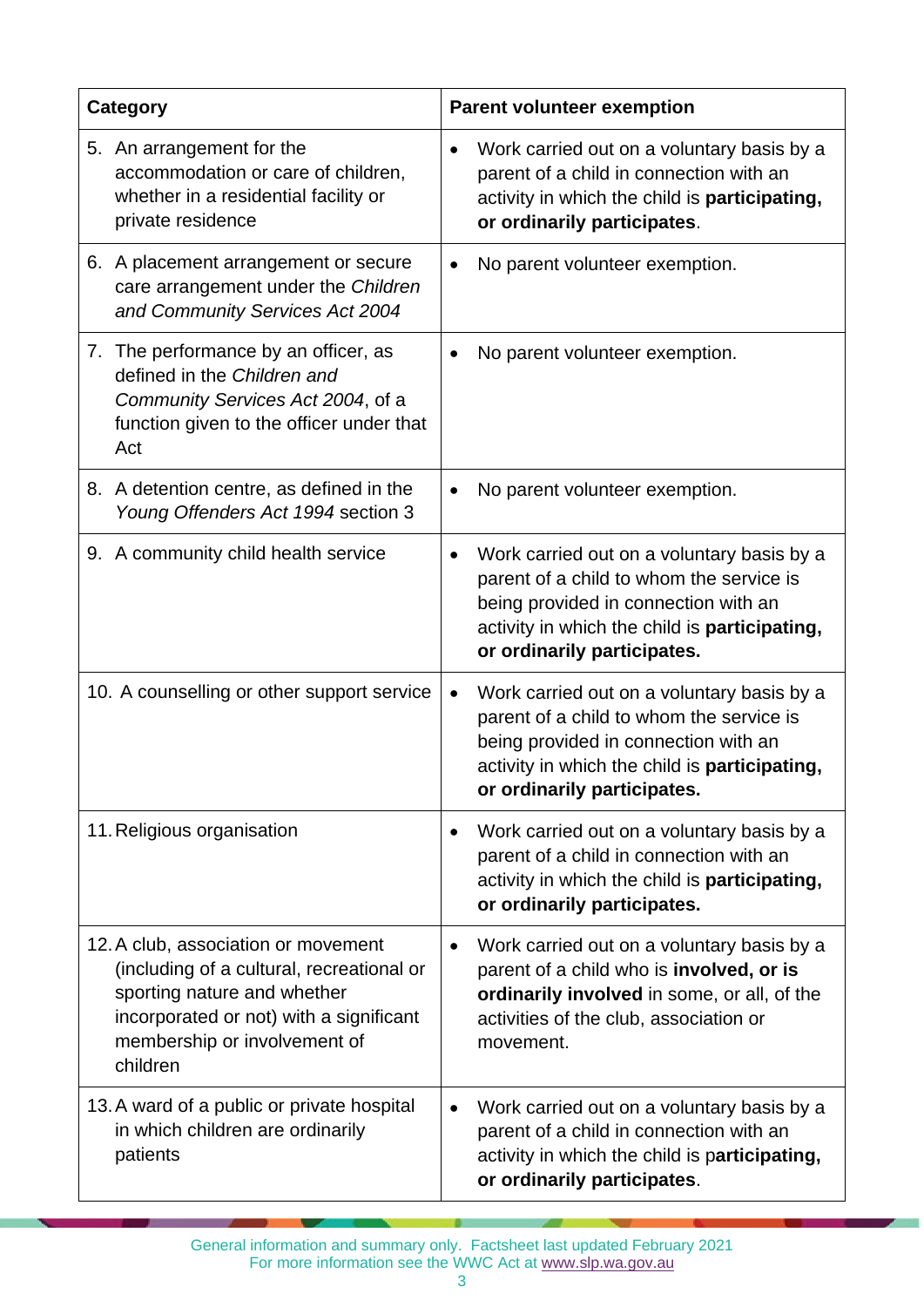| <b>Category</b>                                                                                                                   | <b>Parent volunteer exemption</b>                                                                                                                                                                                             |
|-----------------------------------------------------------------------------------------------------------------------------------|-------------------------------------------------------------------------------------------------------------------------------------------------------------------------------------------------------------------------------|
| 14. A baby sitting or child minding service                                                                                       | Work carried out on a voluntary basis by a<br>$\bullet$<br>parent of a child, to whom the service is<br>being provided, in connection with an<br>activity in which the child is participating,<br>or ordinarily participates. |
| 15. An overnight camp, regardless of the<br>type of accommodation or how many<br>children are involved                            | No parent volunteer exemption.<br>$\bullet$                                                                                                                                                                                   |
| 16. A transport service specifically for<br>children                                                                              | Work carried out on a voluntary basis by a<br>$\bullet$<br>parent of a child who is a <b>passenger</b> on<br>the transport service, or is ordinarily a<br>passenger on the transport service.                                 |
| 17. A school crossing service, being a<br>service provided to assist children to<br>cross roads on their way to or from<br>school | Work carried out on a voluntary basis by a<br>$\bullet$<br>parent of a child who is enrolled at the<br>school.                                                                                                                |
| 18. A children's entertainment or party<br>service                                                                                | Work carried out on a voluntary basis by a<br>$\bullet$<br>parent of a child in connection with an<br>activity in which the child is participating<br>or ordinarily participates.                                             |

#### **What can organisations do to make their services safer for children?**

Organisations should have policies, procedures and codes of conduct which take into account the possibility that any adult, whether a paid staff member, parent volunteer or visitor to the premises, may be seeking to have contact with children for undesirable reasons, including drug dealing and sexual abuse.

If parent volunteers are ineligible for a WWC Check under the parent volunteer exemption, an organisation can have their own policy that requires parent volunteers for particular activities to have a Volunteer National Police Certificate.

Criminal record checks of any type need to be thought of as similar to a swimming pool fence – a great safety measure but not a substitute for supervision or teaching a child to swim. Child safe practices need to go beyond screening of employees and volunteers. This is because checks like the National Police Check and WWC Check will not identify those people who have not been charged for offences which indicate children may be harmed, although they may still pose a danger.

For more information about [Child Safe Organisations](https://humanrights.gov.au/our-work/childrens-rights/projects/child-safe-organisations) see the Australian Human Rights Commission website (www.childsafe.humanrights.gov.au> Our Work> Children's Rights> Current Projects> Child Safe Organisations).